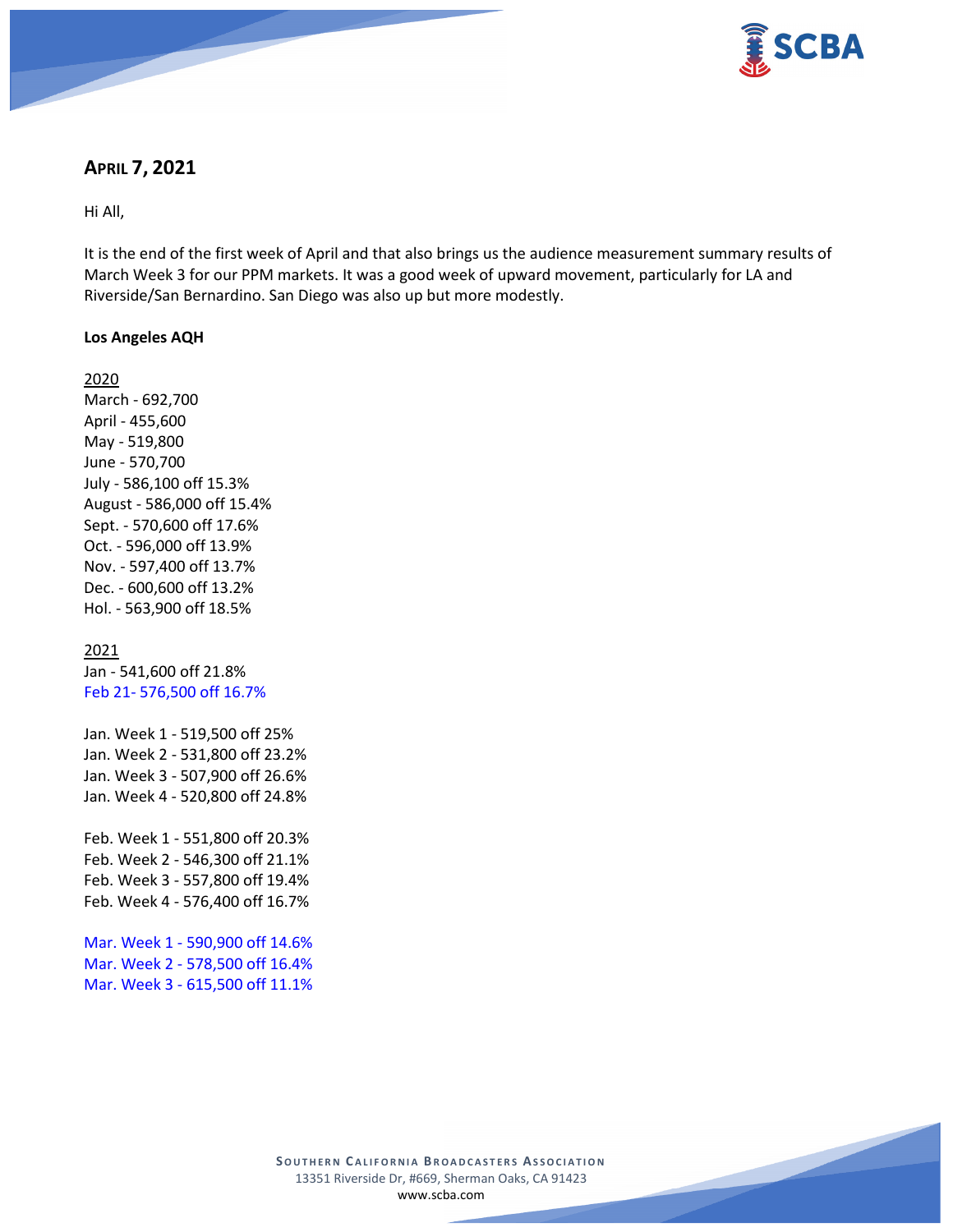

### **Los Angeles Cume**

2020 March - 10,611,300 April - 9,080,100 May - 9,572,200 June - 9,941,100 July - 10,089,600 off 4.9% August - 10,029,800 off 5.4% Sept. - 9,999,500 off 5.7% Oct. - 10,055,100 off 5.2% Nov. - 10,133,900 off 4.4% Dec. - 9,955,600 off 6.1% Hol. - 9,936,300 off 6.3%

#### 2021

Jan. - 9,587,700 off 9.6% Feb. - 9,717,300 off 8.4%

Jan. Week 1 - 9,541,700 off 10% Jan. Week 2 - 9,560,000 off 9.9% Jan. Week 3 - 9,558,400 off 9.9% Jan. Week 4- 9,690,700 off 8.6%

Feb. Week 1 - 9,660,500 off 8.9% Feb. Week 2 - 9,776,500 off 7.8% Feb. Week 3 - 9,603,500 off 9.4% Feb. Week 4 - 9,828,900 off 7.3%

Mar. Week 1 - 9,647,900 off 9% Mar. Week 2 - 9,582,400 off 9.6% Mar. Week 3 - 9,965,900 off 6%

#### **Riverside/San Bernardino AQH**

2020 March - 128,900 April - 96,200 May - 105,000 June - 115,100 July - 108,600 off 15.7% August - 109,400 off 15.1% Sept. - 102,100 off 20.7% Oct. - 106,000 off 17.7% Nov. - 105,600 off 18% Dec.- 108,200 off 16% Hol. - 95,600 off 25.8%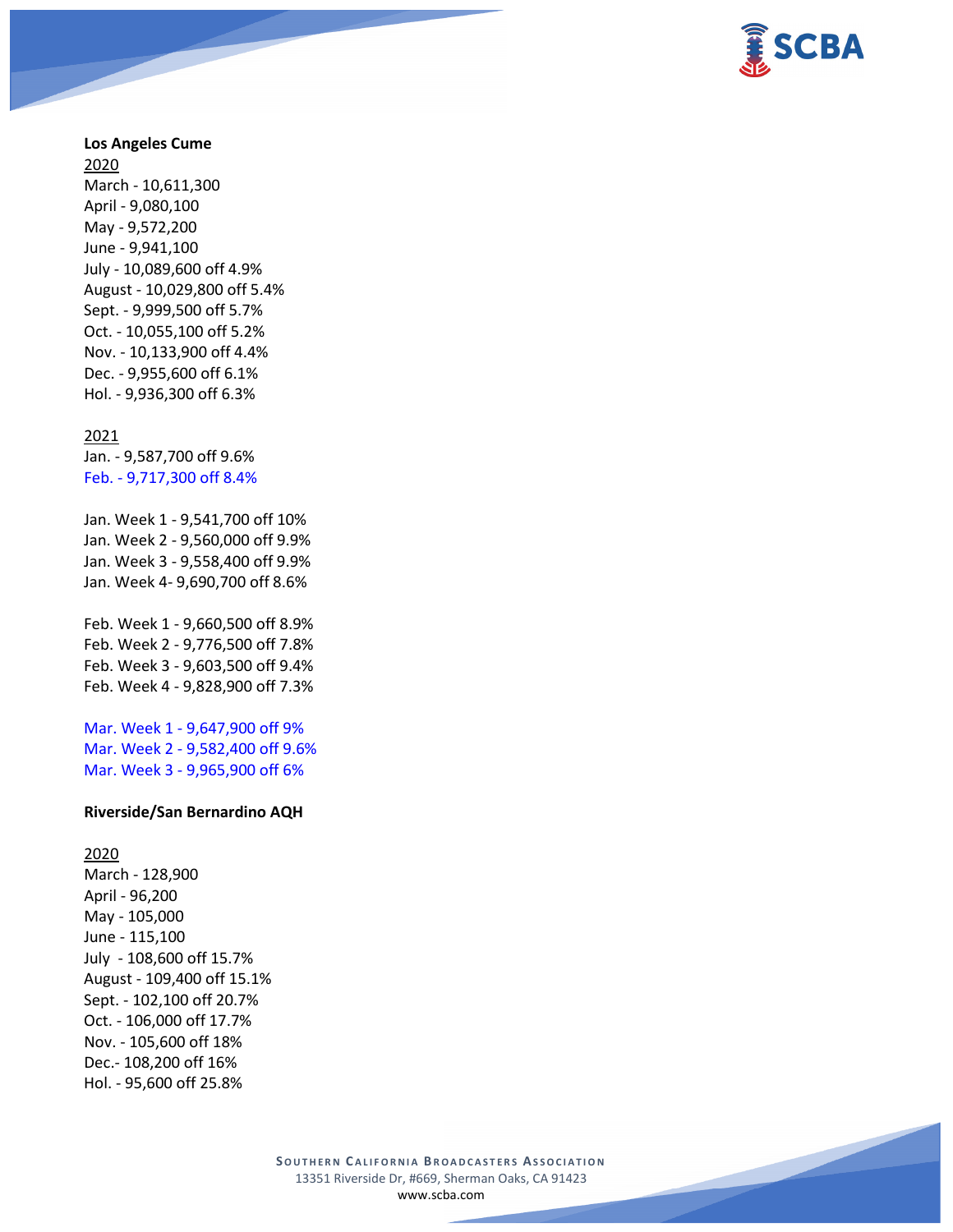

2021 Jan. - 91,500 off 29% Feb. -101,800 off 21%

Jan. Week 1 - 88,900 off 31% Jan. Week 2 - 86,400 off 32.9% Jan. Week 3 - 85,800 off 33.4% Jan. Week 4 - 95,100 off 26.2%

Feb. Week 1 - 97,700 off 24.2% Feb. Week 2 - 98,000 off 23.9% Feb. Week 3 - 98,200 off 23.8% Feb. Week 4 - 101,900 off 20%

Mar. Week 1 - 101,600 off 21.1% Mar. Week 2 - 105,500 off 18% Mar. Week 3 - 110,400 off 14.4%

#### **Riverside/San Bernardino Cume**

2020

March - 2,012,400 April - 1,727,400 May - 1,846,500 June - 1,924,800 July - 1,968,100 off 2.2% August - 1,948,500 off 3.1% Sept. - 1,909,800 off 5% Oct. - 1,891,200 off 6% Nov. - 1,901,700 off 5.5% Dec. - 1,920,900 off 4.5% Hol. - 1,866,700 off 7.2%

2021

Jan. - 1,824,500 off 9.3% Feb. - 1,941,100 off 3.5%

Jan. Week 1 - 1,831,600 off 8.9% Jan. Week 2 - 1,792,800 off 10.9% Jan. Week 3 - 1,790,600 off 11% Jan. Week 4 - 1,882,900 off 6.4%

Feb. Week 1 - 1,921,500 off 4.5% Feb. Week 2 - 1,930,300 off 4% Feb. Week 3 - 1,945,000 off 3.3% Feb. Week 4 - 1,967,800 off 2.2%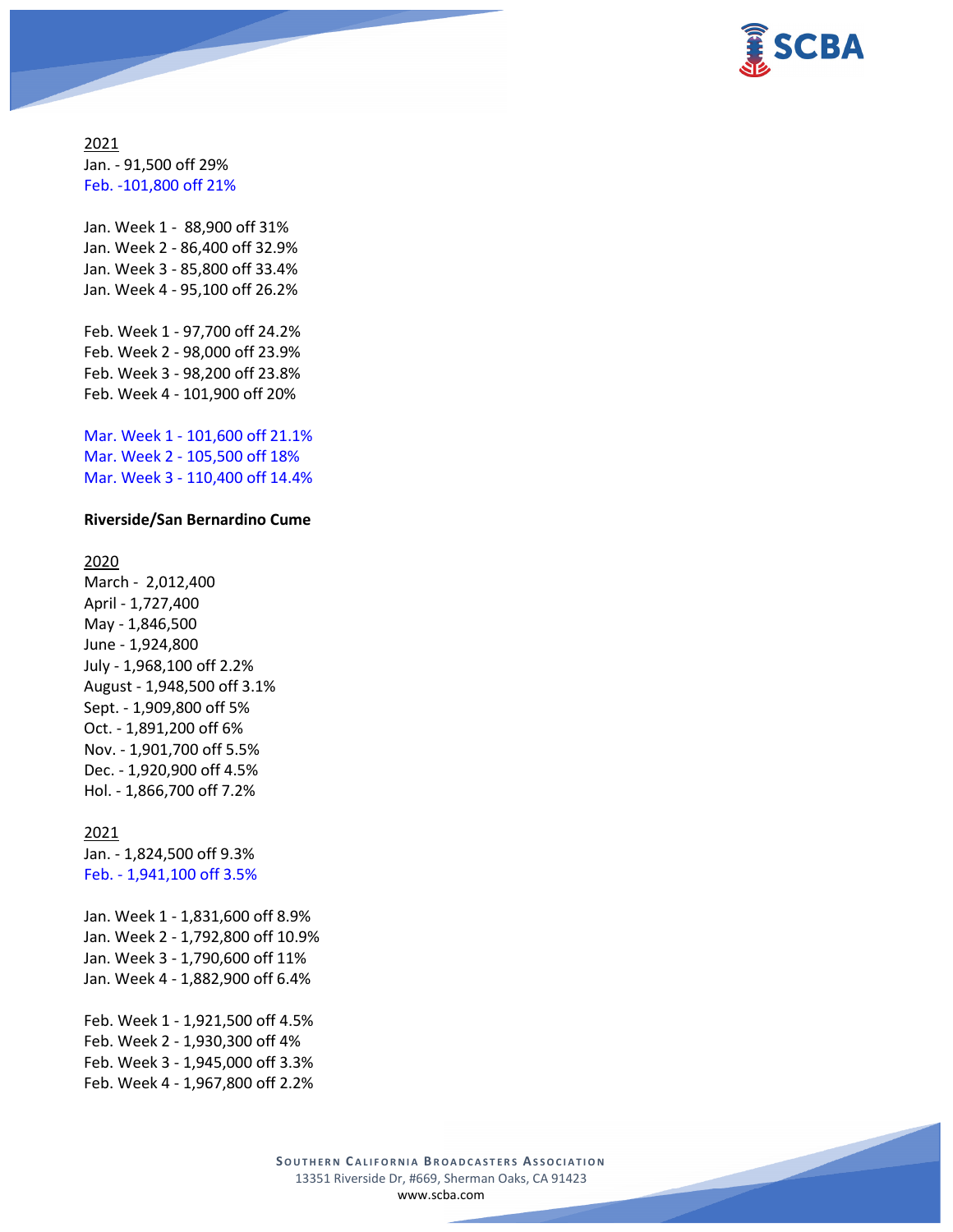

Mar. Week 1 - 1,903,700 off 5.4% Mar. Week 2 - 1,876,800 off 6.7% Mar. Week 3 - 1,930,600 off 4.1%

### **San Diego AQH**

2020 March - 142,700 April - 98,000 May - 109,400 June - 120,100 July - 126,000 August - 128,500 (off 10%) Sept. - 125,000 (off 12.4%) Oct. - 126,800 (off 11.1%) Nov. - 129,300 (off 9.4%) Dec. - 124,500 (off 12.8%) Hol. - 119,700 (off 16.11%)

#### 2021

Jan. - 114,200 (off 19.97%) Feb. - 117,700 (off 17.5% from March)

Jan. Week 1 - 112,300 off 21.3% Jan. Week 2 - 111,500 off 21.9% Jan. Week 3 - 105,200 off 26.3% Jan. Week 4 - 112,100 off 21.4%

Feb. Week 1 - 114,800 off 19.6% Feb. Week 2 - 111,800 off 21.7% Feb. Week 3 - 113,100 off 20.7% Feb. Week 4 - 113,900 off 20.2%

Mar. Week 1 - 117,000 off 18.0% Mar. Week 2 - 119,000 off 16.6% Mar. Week 3 - 118,700 off 16.8%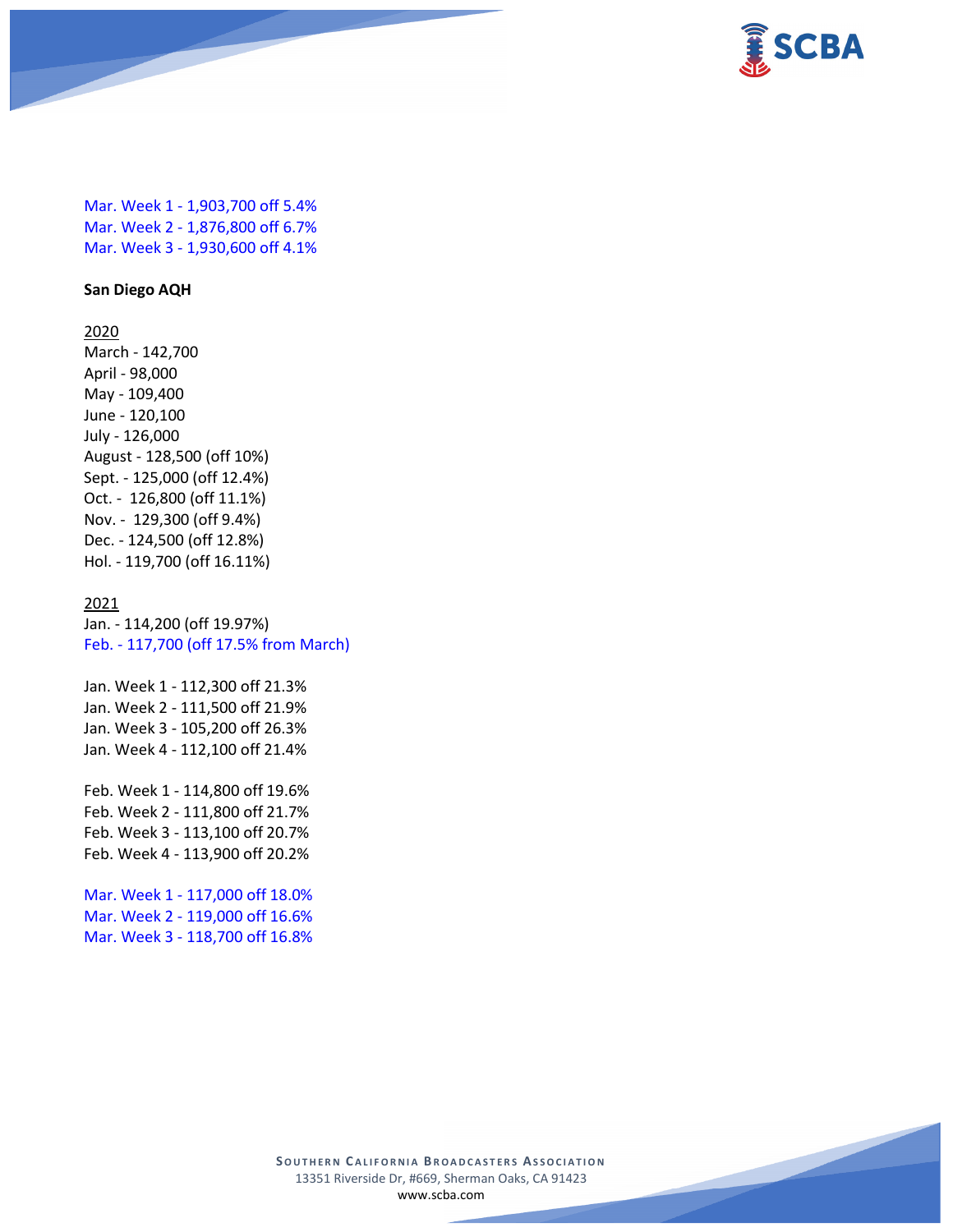

### **San Diego Cume**

2020 March - 2,549,000 April - 2,133,900 May - 2,303,400 June - 2,408,600 July - 2,438,900 August - 2,418,400 (off 5.1% from March) Sept. - 2,382,700 (off 6.5%) Oct. - 2,398,000 (off 5.9%)

Nov. - 2,361,900 (off 7.3%) Dec. - 2,388,500 (off 6.3%) Hol. - 2,344,600 (off 8.0%)

2021 Jan. - 2,287,800 (off 10.2%) Feb. - 2,302,200 (off 9.7%)

Jan. Week 1 - 2,377,200 (off 6.7%) Jan. Week 2 - 2,296,200 (off 9.9%) Jan. Week 3 - 2,163,800 (off 15.1%) Jan. Week 4 - 2,313,900 (off 9.2%)

Feb. Week 1 - 2,242,900 (off 12.0%) Feb. Week 2 - 2,342,600 (off 8.1%) Feb. Week 3 - 2,324,000 (off 8.8%) Feb. Week 4 - 2,299,500 (off 9.8%)

Mar. Week 1 - 2,305,100 (off 9.6%) Mar. Week 2 - 2,314,400 (off 9.2%) Mar. Week 3 - 2,321,300 (off 8.9%)

Here's your post-Easter basket full of tasty goodies to help you stay ahead in the game. Remember that some of these resources may require a paid subscription to view or free registration to view. If you have trouble with accessing any of these resources and articles just send me an email about which you need and I will send you a scanned version of it.

#### **RESOURCES AND ARTICLES OF INTEREST TO SALES AND ADVERTISERS:**

**Why Your Salespeople Need a Cold Calling Playlist (Playlist Included)** The Center For Sales Strategy April 7, 2021 [https://blog.thecenterforsalesstrategy.com/why-your-salespeople-need-a-cold-calling](https://blog.thecenterforsalesstrategy.com/why-your-salespeople-need-a-cold-calling-playlist?utm_campaign=subscriber&utm_medium=email&_hsmi=120073758&_hsenc=p2ANqtz-_WgctH0_oWCbvNgioEooAPQU4KTuZenYvbMSc31Z6yndojF-DnBznFHt1QbR4eSSUO_LdAtOp0_49p_B7EryTUFYi-3Q&utm_content=120073758&utm_source=hs_email)[playlist?utm\\_campaign=subscriber&utm\\_medium=email&\\_hsmi=120073758&\\_hsenc=p2ANqtz-](https://blog.thecenterforsalesstrategy.com/why-your-salespeople-need-a-cold-calling-playlist?utm_campaign=subscriber&utm_medium=email&_hsmi=120073758&_hsenc=p2ANqtz-_WgctH0_oWCbvNgioEooAPQU4KTuZenYvbMSc31Z6yndojF-DnBznFHt1QbR4eSSUO_LdAtOp0_49p_B7EryTUFYi-3Q&utm_content=120073758&utm_source=hs_email) WgctH0\_oWCbvNgioEooAPQU4KTuZenYvbMSc31Z6yndojF-DnBznFHt1QbR4eSSUO\_LdAtOp0\_49p\_B7EryTUFYi-[3Q&utm\\_content=120073758&utm\\_source=hs\\_email](https://blog.thecenterforsalesstrategy.com/why-your-salespeople-need-a-cold-calling-playlist?utm_campaign=subscriber&utm_medium=email&_hsmi=120073758&_hsenc=p2ANqtz-_WgctH0_oWCbvNgioEooAPQU4KTuZenYvbMSc31Z6yndojF-DnBznFHt1QbR4eSSUO_LdAtOp0_49p_B7EryTUFYi-3Q&utm_content=120073758&utm_source=hs_email)

> **SOUTHERN C ALIFORNIA B ROADCASTERS ASSOCIATION** 13351 Riverside Dr, #669, Sherman Oaks, CA 91423 [www.scba.com](http://www.scba.com/)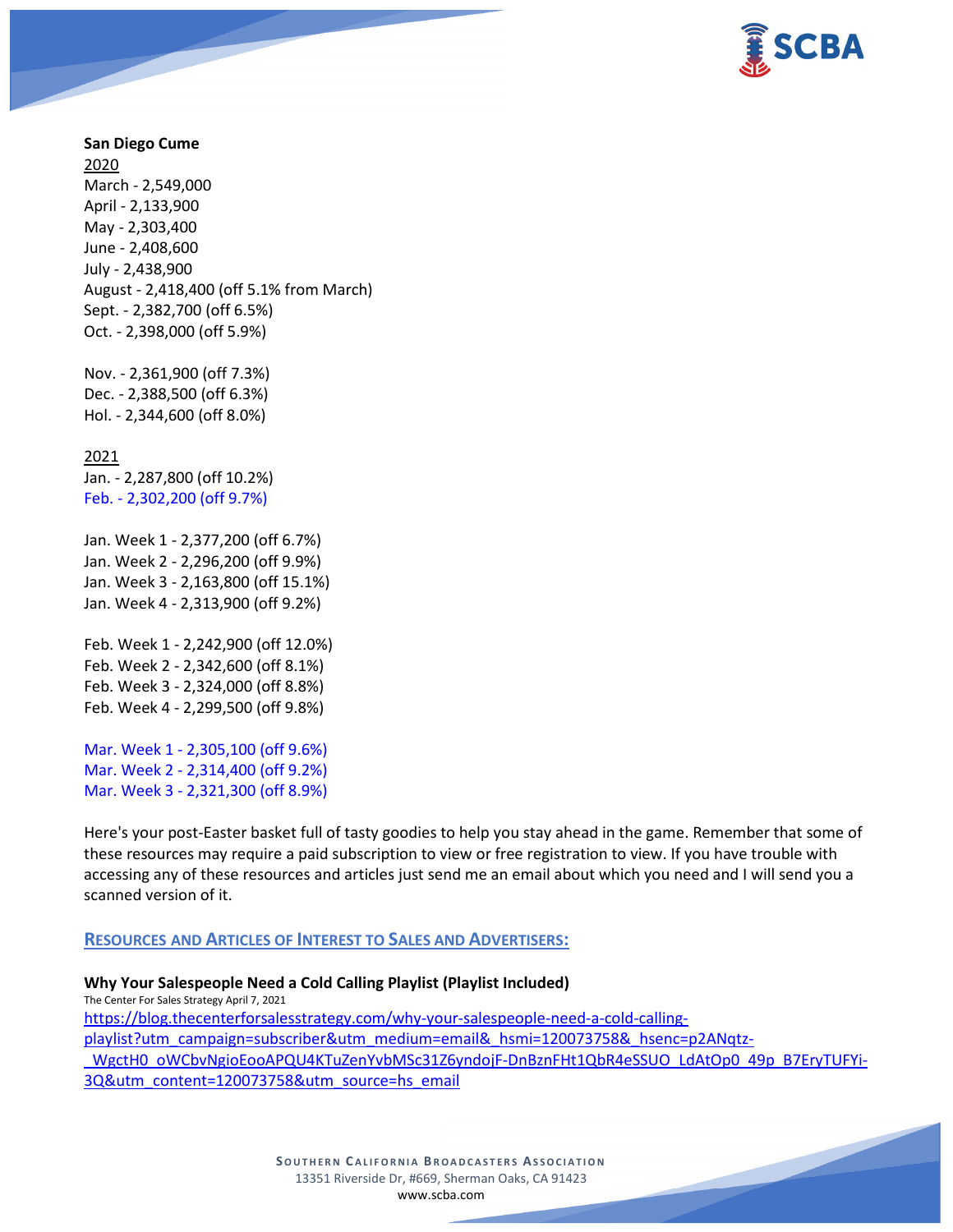

**CDC Back On Top** Radio Ink April 5, 2021 [https://radioink.com/2021/04/05/cdc-back-on-top-](https://radioink.com/2021/04/05/cdc-back-on-top-2/?vgo_ee=g4MdIIvetgiR1mkR7kijJ4BI1h38V58Ke8bVrp%2FmcsM%3D)[2/?vgo\\_ee=g4MdIIvetgiR1mkR7kijJ4BI1h38V58Ke8bVrp%2FmcsM%3D](https://radioink.com/2021/04/05/cdc-back-on-top-2/?vgo_ee=g4MdIIvetgiR1mkR7kijJ4BI1h38V58Ke8bVrp%2FmcsM%3D)

### **Share Of Ear Q4 2020: Radio Dominates Ad-Supported Audio Platforms.**

Inside Radio April 6, 2021 [http://www.insideradio.com/free/share-of-ear-q4-2020-radio-dominates-ad-supported-audio](http://www.insideradio.com/free/share-of-ear-q4-2020-radio-dominates-ad-supported-audio-platforms/article_fa69e000-96a0-11eb-a9da-e78f92a8ad28.html)[platforms/article\\_fa69e000-96a0-11eb-a9da-e78f92a8ad28.html](http://www.insideradio.com/free/share-of-ear-q4-2020-radio-dominates-ad-supported-audio-platforms/article_fa69e000-96a0-11eb-a9da-e78f92a8ad28.html)

Here is another take on this story:

#### **Bouvard: Radio "Owns the Car"**

**He riffs on the latest data from Edison Research's "Share of Ear" study** Radio World April 5, 2021 [https://www.radioworld.com/news-and-business/programming-and-sales/bouvard-radio-owns-the](https://www.radioworld.com/news-and-business/programming-and-sales/bouvard-radio-owns-the-car?utm_source=SmartBrief&utm_medium=email&utm_campaign=0028F35E-226C-4B60-AC88-AB2831C8A639&utm_content=3D4F8253-F9AE-4140-898F-870C67BFAB3B)[car?utm\\_source=SmartBrief&utm\\_medium=email&utm\\_campaign=0028F35E-226C-4B60-AC88-](https://www.radioworld.com/news-and-business/programming-and-sales/bouvard-radio-owns-the-car?utm_source=SmartBrief&utm_medium=email&utm_campaign=0028F35E-226C-4B60-AC88-AB2831C8A639&utm_content=3D4F8253-F9AE-4140-898F-870C67BFAB3B) [AB2831C8A639&utm\\_content=3D4F8253-F9AE-4140-898F-870C67BFAB3B](https://www.radioworld.com/news-and-business/programming-and-sales/bouvard-radio-owns-the-car?utm_source=SmartBrief&utm_medium=email&utm_campaign=0028F35E-226C-4B60-AC88-AB2831C8A639&utm_content=3D4F8253-F9AE-4140-898F-870C67BFAB3B)

#### **Suddenly, SMBs Send Positive Vibes**

Borrell Associates April 6, 2021

(Note: This is the latest video episode of Corey's Local Marketing Minute. If you haven't seen one of these before they are entertaining and informative. You will have to watch a brief commercial from their sponsor, iPublishmedia, but I think you will enjoy the experience. There are also links to previous episodes) <https://wordpress.borrellassociates.com/coreys-local-marketing-minute/>

### **If You Forget About Lead Gen, You Can Forget About Growth**

The Center For Sales Strategy April 6, 2021 [https://blog.thecenterforsalesstrategy.com/if-you-forget-about-lead-gen-you-can-forget-about](https://blog.thecenterforsalesstrategy.com/if-you-forget-about-lead-gen-you-can-forget-about-growth?utm_medium=email&_hsmi=119878737&_hsenc=p2ANqtz-_xmbJo-ztJT3GJW-Y6UnNtxgGDhZhmYOpfaF6gbK5JqCHFlX2VzUVuMLdg8hSbyg-sAQuDu4S-mmApB88FCMnXT535-g&utm_content=119878737&utm_source=hs_email)[growth?utm\\_medium=email&\\_hsmi=119878737&\\_hsenc=p2ANqtz-\\_xmbJo-ztJT3GJW-](https://blog.thecenterforsalesstrategy.com/if-you-forget-about-lead-gen-you-can-forget-about-growth?utm_medium=email&_hsmi=119878737&_hsenc=p2ANqtz-_xmbJo-ztJT3GJW-Y6UnNtxgGDhZhmYOpfaF6gbK5JqCHFlX2VzUVuMLdg8hSbyg-sAQuDu4S-mmApB88FCMnXT535-g&utm_content=119878737&utm_source=hs_email)[Y6UnNtxgGDhZhmYOpfaF6gbK5JqCHFlX2VzUVuMLdg8hSbyg-sAQuDu4S-mmApB88FCMnXT535](https://blog.thecenterforsalesstrategy.com/if-you-forget-about-lead-gen-you-can-forget-about-growth?utm_medium=email&_hsmi=119878737&_hsenc=p2ANqtz-_xmbJo-ztJT3GJW-Y6UnNtxgGDhZhmYOpfaF6gbK5JqCHFlX2VzUVuMLdg8hSbyg-sAQuDu4S-mmApB88FCMnXT535-g&utm_content=119878737&utm_source=hs_email) [g&utm\\_content=119878737&utm\\_source=hs\\_email](https://blog.thecenterforsalesstrategy.com/if-you-forget-about-lead-gen-you-can-forget-about-growth?utm_medium=email&_hsmi=119878737&_hsenc=p2ANqtz-_xmbJo-ztJT3GJW-Y6UnNtxgGDhZhmYOpfaF6gbK5JqCHFlX2VzUVuMLdg8hSbyg-sAQuDu4S-mmApB88FCMnXT535-g&utm_content=119878737&utm_source=hs_email)

### **NADA 'Very Optimistic' About 2021 New Vehicle Sales.**

Inside Radio (NADA) April 6, 2021 [http://www.insideradio.com/free/nada-very-optimistic-about-2021-new-vehicle-sales/article\\_a554f13c-969f-](http://www.insideradio.com/free/nada-very-optimistic-about-2021-new-vehicle-sales/article_a554f13c-969f-11eb-9e64-9bce7930eea6.html)[11eb-9e64-9bce7930eea6.html](http://www.insideradio.com/free/nada-very-optimistic-about-2021-new-vehicle-sales/article_a554f13c-969f-11eb-9e64-9bce7930eea6.html)

#### **Leading Local Insights: Episode 4: Legal Services' Ad Spend Activity**

BIA Advisory Services April 6, 2021

[http://blog.biakelsey.com/index.php/2021/04/06/leading-local-insights-episode-4-legal-services-ad-spend](http://blog.biakelsey.com/index.php/2021/04/06/leading-local-insights-episode-4-legal-services-ad-spend-activity/)[activity/](http://blog.biakelsey.com/index.php/2021/04/06/leading-local-insights-episode-4-legal-services-ad-spend-activity/)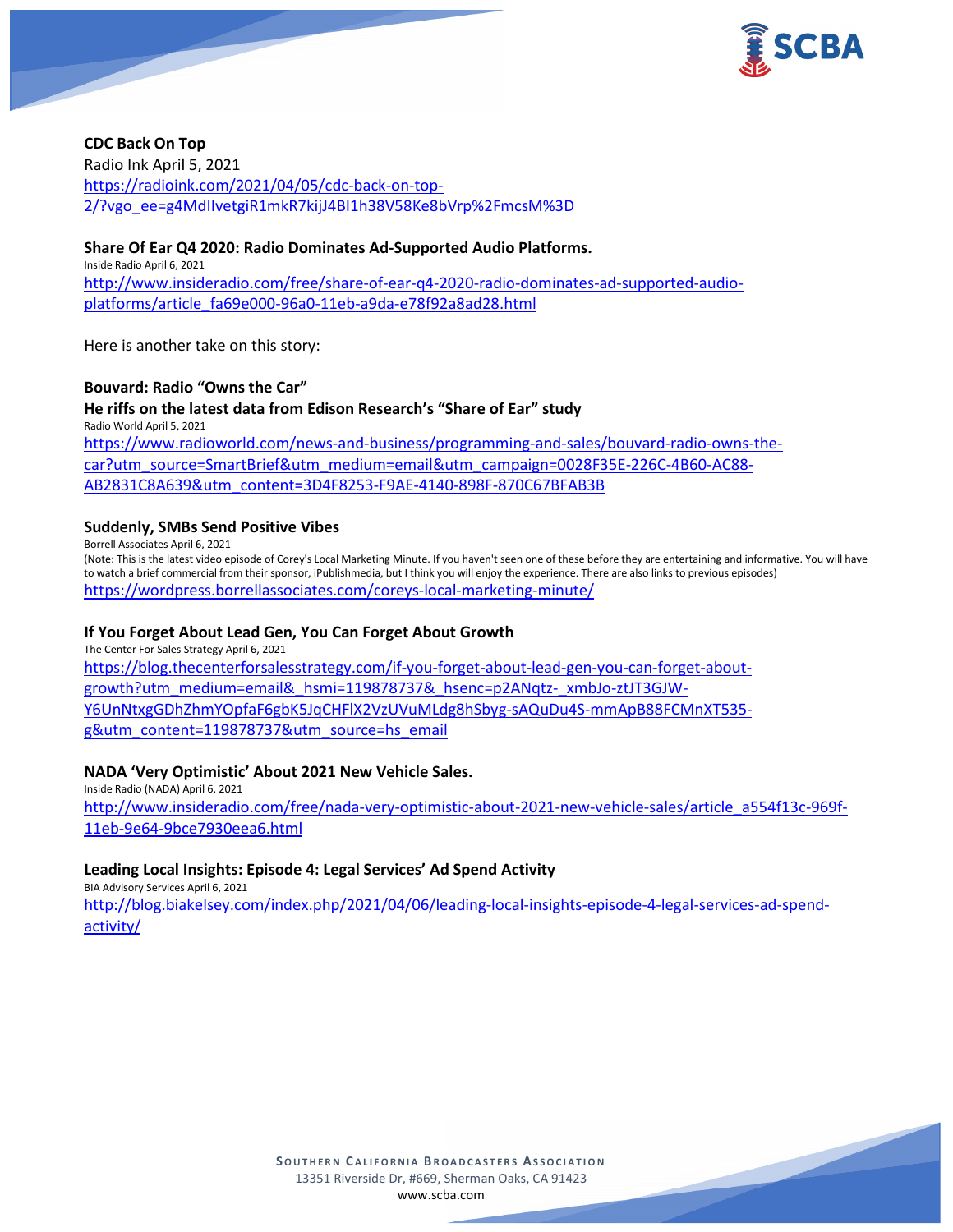

**Some Podcast Advertisers Are Poised To Spend More In Second Quarter, Says MediaRadar.** Inside Radio (MediaRadar) April 5, 2021 [http://www.insideradio.com/podcastnewsdaily/some-podcast-advertisers-are-poised-to-spend-more-in](http://www.insideradio.com/podcastnewsdaily/some-podcast-advertisers-are-poised-to-spend-more-in-second-quarter-says-mediaradar/article_264508a2-9634-11eb-8ba3-9314a7efce3f.html)[second-quarter-says-mediaradar/article\\_264508a2-9634-11eb-8ba3-9314a7efce3f.html](http://www.insideradio.com/podcastnewsdaily/some-podcast-advertisers-are-poised-to-spend-more-in-second-quarter-says-mediaradar/article_264508a2-9634-11eb-8ba3-9314a7efce3f.html)

Here is a Google Drive link to the full MediaRadar report:

**ATTACHMENT**: MediaRadar – [10 Brands to Watch in Q2 2021](https://scba.com/mediaradar_10-brands-to-watch-in-q2-2021_trend-report_final/)

**Podcasts, Radio Gain Share As MyPillow's Controversial Head Shifts Company To DTC Model.**

Inside Radio April 5, 2021 [http://www.insideradio.com/podcastnewsdaily/podcasts-radio-gain-share-as-mypillow-s-controversial-head](http://www.insideradio.com/podcastnewsdaily/podcasts-radio-gain-share-as-mypillow-s-controversial-head-shifts-company-to-dtc-model/article_07a246c6-9634-11eb-b27a-3b4823835012.html)[shifts-company-to-dtc-model/article\\_07a246c6-9634-11eb-b27a-3b4823835012.html](http://www.insideradio.com/podcastnewsdaily/podcasts-radio-gain-share-as-mypillow-s-controversial-head-shifts-company-to-dtc-model/article_07a246c6-9634-11eb-b27a-3b4823835012.html)

### **Know Your Client's Client**

Radio Ink (Charlie Sislen) April 5, 2021 <https://radioink.com/2021/04/05/know-your-clients-client/>

### **IAB Announces Latest Podcast Upfront Schedule as Listenership Continues to Grow**

### **The three-day event was moved from fall to spring this year**

ADWEEK April 5, 2021 [https://www.adweek.com/media/iab-announces-latest-podcast-upfront-schedule-as-listenership-continues-to](https://www.adweek.com/media/iab-announces-latest-podcast-upfront-schedule-as-listenership-continues-to-grow/)[grow/](https://www.adweek.com/media/iab-announces-latest-podcast-upfront-schedule-as-listenership-continues-to-grow/)

### **Retail is the top advertiser on Facebook**

Chain Store Age April 5, 2021 [https://chainstoreage.com/retail-top-advertiser](https://chainstoreage.com/retail-top-advertiser-facebook?utm_source=omeda&utm_medium=email&utm_campaign=NL_CSA+Day+Breaker&utm_keyword=&oly_enc_id=8319H4585489H7M)[facebook?utm\\_source=omeda&utm\\_medium=email&utm\\_campaign=NL\\_CSA+Day+Breaker&utm\\_keyword=&ol](https://chainstoreage.com/retail-top-advertiser-facebook?utm_source=omeda&utm_medium=email&utm_campaign=NL_CSA+Day+Breaker&utm_keyword=&oly_enc_id=8319H4585489H7M) [y\\_enc\\_id=8319H4585489H7M](https://chainstoreage.com/retail-top-advertiser-facebook?utm_source=omeda&utm_medium=email&utm_campaign=NL_CSA+Day+Breaker&utm_keyword=&oly_enc_id=8319H4585489H7M)

### **Industry is now hurting for supply, not demand**

**Just as demand is surging, the global microchip shortage threatens to pinch supplies of many important vehicles.**

Automotive News April 5, 2021 <https://www.autonews.com/sales/industry-now-hurting-supply-not-demand>

#### **3 Ways to Write Prospecting Messages that Get Responses**

SalesFuel April 3, 2021 <https://salesfuel.com/3-ways-to-write-prospecting-messages-to-get-responses/>

#### **Purchase Decisions: Buyers Reveal Influencers, Pt. One**

SalesFuel April 3, 2021 <https://salesfuel.com/purchase-decisions-buyers-reveal-influencers-pt-one/>

#### **Influencing Purchase Decisions, Pt. Two**

SalesFuel April 3, 2021 <https://salesfuel.com/influencing-purchase-decisions-pt-two/>

> **SOUTHERN C ALIFORNIA B ROADCASTERS ASSOCIATION** 13351 Riverside Dr, #669, Sherman Oaks, CA 91423 [www.scba.com](http://www.scba.com/)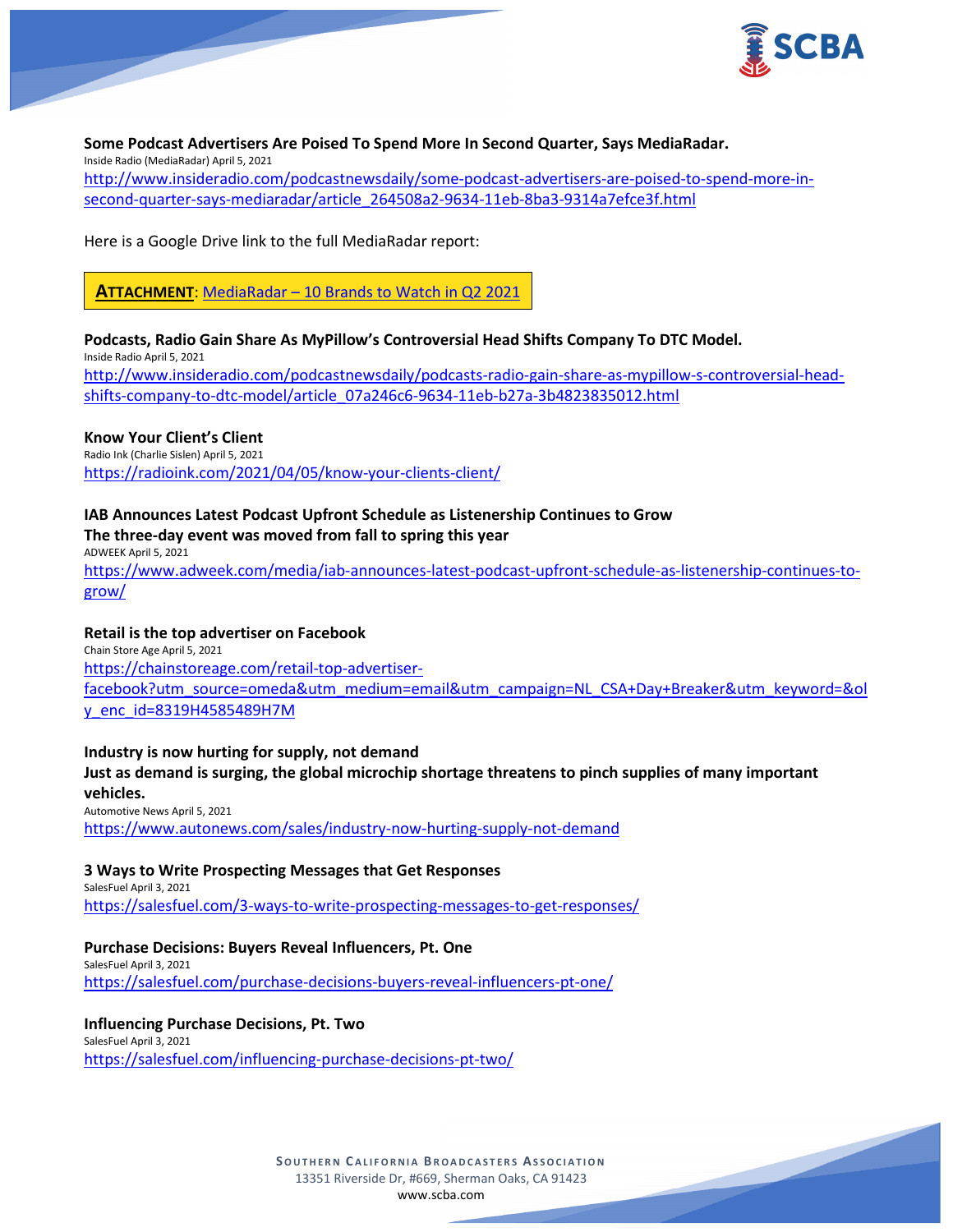

### **The top retail sectors most impacted by the Suez Canal blockage include…**

Chain Store Age April 3, 2021 [https://chainstoreage.com/top-retail-sectors-most-impacted-suez-canal-blockage](https://chainstoreage.com/top-retail-sectors-most-impacted-suez-canal-blockage-include?utm_source=omeda&utm_medium=email&utm_campaign=NL_CSA+Weekend+Update&utm_keyword=&oly_enc_id=8319H4585489H7M)[include?utm\\_source=omeda&utm\\_medium=email&utm\\_campaign=NL\\_CSA+Weekend+Update&utm\\_keyword=](https://chainstoreage.com/top-retail-sectors-most-impacted-suez-canal-blockage-include?utm_source=omeda&utm_medium=email&utm_campaign=NL_CSA+Weekend+Update&utm_keyword=&oly_enc_id=8319H4585489H7M) [&oly\\_enc\\_id=8319H4585489H7M](https://chainstoreage.com/top-retail-sectors-most-impacted-suez-canal-blockage-include?utm_source=omeda&utm_medium=email&utm_campaign=NL_CSA+Weekend+Update&utm_keyword=&oly_enc_id=8319H4585489H7M)

### **Consumer confidence jumps to highest level in a year**

Chain Store Age April 1, 2021 [https://chainstoreage.com/consumer-confidence-jumps-highest-level](https://chainstoreage.com/consumer-confidence-jumps-highest-level-year?oly_enc_id=8319H4585489H7M&utm_source=omeda&utm_medium=email&utm_campaign=NL_CSA+Weekend+Update&utm_keyword=)[year?oly\\_enc\\_id=8319H4585489H7M&utm\\_source=omeda&utm\\_medium=email&utm\\_campaign=NL\\_CSA+We](https://chainstoreage.com/consumer-confidence-jumps-highest-level-year?oly_enc_id=8319H4585489H7M&utm_source=omeda&utm_medium=email&utm_campaign=NL_CSA+Weekend+Update&utm_keyword=) [ekend+Update&utm\\_keyword=](https://chainstoreage.com/consumer-confidence-jumps-highest-level-year?oly_enc_id=8319H4585489H7M&utm_source=omeda&utm_medium=email&utm_campaign=NL_CSA+Weekend+Update&utm_keyword=)

### **GM says it will increase spending on Black-owned media**

Automotive News April 1, 2021 [https://www.autonews.com/marketing/gm-says-it-will-increase-spending-black-owned](https://www.autonews.com/marketing/gm-says-it-will-increase-spending-black-owned-media?utm_source=daily&utm_medium=email&utm_campaign=20210401&utm_content=article4-readmore)[media?utm\\_source=daily&utm\\_medium=email&utm\\_campaign=20210401&utm\\_content=article4-readmore](https://www.autonews.com/marketing/gm-says-it-will-increase-spending-black-owned-media?utm_source=daily&utm_medium=email&utm_campaign=20210401&utm_content=article4-readmore)

### **Inside Info: Radio Is a Sound Strategy for Women's Apparel Retailers.**

Inside Radio (Medi Audit) April 1, 2021 [http://www.insideradio.com/free/inside-info-radio-is-a-sound-strategy-for-women-s-apparel](http://www.insideradio.com/free/inside-info-radio-is-a-sound-strategy-for-women-s-apparel-retailers/article_09cdac82-92b1-11eb-9b8f-5bd0cd53b24a.html)[retailers/article\\_09cdac82-92b1-11eb-9b8f-5bd0cd53b24a.html](http://www.insideradio.com/free/inside-info-radio-is-a-sound-strategy-for-women-s-apparel-retailers/article_09cdac82-92b1-11eb-9b8f-5bd0cd53b24a.html)

### **RESOURCES AND ARTICLES OF INTEREST TO MANAGERS FOR PLANNING AND FORECASTING:**

## **Digital Audio Revenue Grew 13% In 2020 Says IAB; Second Half 'Wildly Different' Ad Market.**

Inside Radio (IAB) April 7, 2021 [http://www.insideradio.com/podcastnewsdaily/digital-audio-revenue-grew-13-in-2020-says-iab-second-half](http://www.insideradio.com/podcastnewsdaily/digital-audio-revenue-grew-13-in-2020-says-iab-second-half-wildly-different-ad-market/article_2af5e052-97c3-11eb-8cb6-8bacbc7f803d.html)[wildly-different-ad-market/article\\_2af5e052-97c3-11eb-8cb6-8bacbc7f803d.html](http://www.insideradio.com/podcastnewsdaily/digital-audio-revenue-grew-13-in-2020-says-iab-second-half-wildly-different-ad-market/article_2af5e052-97c3-11eb-8cb6-8bacbc7f803d.html)

### **Amazon's share of the US digital ad market surpassed 10% in 2020**

## **Pandemic-fueled ecommerce growth propelled sponsored product and brand ad business** eMarketer April 7, 2021

<https://www.emarketer.com/content/amazon-s-share-of-us-digital-ad-market-surpassed-10-2020?ecid=NL1014>

### **What's Next In Digital Audio Ad Targeting? Identity Graphs.**

Inside Radio April 7, 2021 [http://www.insideradio.com/free/what-s-next-in-digital-audio-ad-targeting-identity-graphs/article\\_647135fa-](http://www.insideradio.com/free/what-s-next-in-digital-audio-ad-targeting-identity-graphs/article_647135fa-976b-11eb-95a3-f744330c5709.html)[976b-11eb-95a3-f744330c5709.html](http://www.insideradio.com/free/what-s-next-in-digital-audio-ad-targeting-identity-graphs/article_647135fa-976b-11eb-95a3-f744330c5709.html)

#### **Using Contesting As Strategic Image Building**

Coleman Media Research April 6, 2021 <https://colemaninsights.com/coleman-insights-blog/using-contesting-as-strategic-image-building>

### **2021 Looks To Be a Rebound Year for Marketing and Advertising**

Customer Think April 5, 2021 <https://customerthink.com/2021-looks-to-be-a-rebound-year-for-marketing-and-advertising/>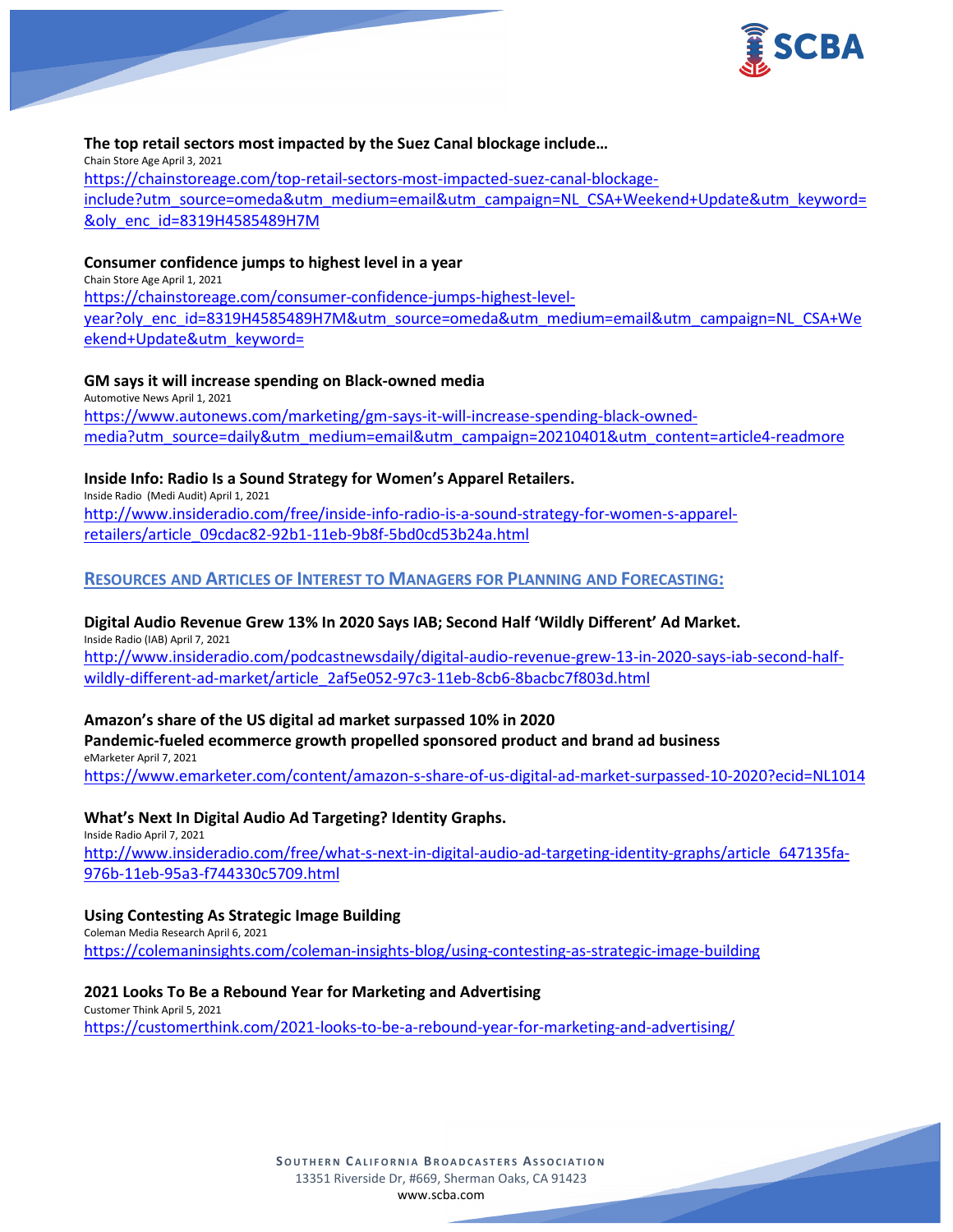

### **Analyst Says Ad Market Could See Dot-Com Bubble-Like Growth In Coming Years**.

Inside Radio April 6, 2021 [http://www.insideradio.com/free/analyst-says-ad-market-could-see-dot-com-bubble-like-growth-in-coming](http://www.insideradio.com/free/analyst-says-ad-market-could-see-dot-com-bubble-like-growth-in-coming-years/article_7549c48a-96a0-11eb-8528-e7d64bde87f8.html)[years/article\\_7549c48a-96a0-11eb-8528-e7d64bde87f8.html](http://www.insideradio.com/free/analyst-says-ad-market-could-see-dot-com-bubble-like-growth-in-coming-years/article_7549c48a-96a0-11eb-8528-e7d64bde87f8.html)

### **Clubhouse proves Gen X still has something to say**

The Drum April 5, 2021 <https://www.thedrum.com/opinion/2021/04/05/clubhouse-proves-gen-x-still-has-something-say>

### **One Year In, Pandemic Impact Positive For In-Dash Audio**

Radio+TV Business Report April 6, 2021 <https://www.rbr.com/one-year-in-pandemic-impact-positive-for-in-dash-audio/>

### **Amazon's Alexa Gets in the Car**

**Brand's chief evangelist sees advantages for radio in the dash** RadioWorld April 4, 2021 <https://www.radioworld.com/news-and-business/news-makers/amazons-alexa-gets-in-the-car>

#### **OTT Advertising to Double by 2025, BIA Says**

TVTech April 5, 2021 <https://www.tvtechnology.com/news/ott-advertising-to-double-by-2025-bia-says>

### **Media Ownership Focus Turns to Democrats After High Court Ruling**

Bloomberg Law April 5, 2021 [https://news.bloomberglaw.com/tech-and-telecom-law/media-ownership-focus-turns-to-democrats-after-high](https://news.bloomberglaw.com/tech-and-telecom-law/media-ownership-focus-turns-to-democrats-after-high-court-ruling)[court-ruling](https://news.bloomberglaw.com/tech-and-telecom-law/media-ownership-focus-turns-to-democrats-after-high-court-ruling)

### **Buzzsprout Says Spotify Won Big In March**

Podcast Business Journal April 5, 2021 [https://podcastbusinessjournal.com/spotify-has-the-most-downloads-in](https://podcastbusinessjournal.com/spotify-has-the-most-downloads-in-march/?vgo_ee=g4MdIIvetgiR1mkR7kijJ4BI1h38V58Ke8bVrp%2FmcsM%3D)[march/?vgo\\_ee=g4MdIIvetgiR1mkR7kijJ4BI1h38V58Ke8bVrp%2FmcsM%3D](https://podcastbusinessjournal.com/spotify-has-the-most-downloads-in-march/?vgo_ee=g4MdIIvetgiR1mkR7kijJ4BI1h38V58Ke8bVrp%2FmcsM%3D)

#### **Number Of New Podcasts Grew In First Quarter, But Pace Of Launches Slowed.**

Inside Radio (Listen Notes) April 1, 2021 [http://www.insideradio.com/podcastnewsdaily/number-of-new-podcasts-grew-in-first-quarter-but-pace-of](http://www.insideradio.com/podcastnewsdaily/number-of-new-podcasts-grew-in-first-quarter-but-pace-of-launches-slowed/article_6d2a0ef8-9309-11eb-8f83-5b7af58fb7db.html)[launches-slowed/article\\_6d2a0ef8-9309-11eb-8f83-5b7af58fb7db.html](http://www.insideradio.com/podcastnewsdaily/number-of-new-podcasts-grew-in-first-quarter-but-pace-of-launches-slowed/article_6d2a0ef8-9309-11eb-8f83-5b7af58fb7db.html)

### **Effectively Manage a Remote Sales Team in 5 Quick Lessons**

SalesFuel April 3, 2021 <https://salesfuel.com/effectively-manage-a-remote-sales-team-in-5-quick-lessons/>

#### **Readers' Poll: Stations Slowly Return to Live Events and Appearances.**

Inside Radio April 2, 2021 [http://www.insideradio.com/free/readers-poll-stations-slowly-return-to-live-events-and](http://www.insideradio.com/free/readers-poll-stations-slowly-return-to-live-events-and-appearances/article_a2a53d22-937d-11eb-8b1c-a712e1862121.html)[appearances/article\\_a2a53d22-937d-11eb-8b1c-a712e1862121.html](http://www.insideradio.com/free/readers-poll-stations-slowly-return-to-live-events-and-appearances/article_a2a53d22-937d-11eb-8b1c-a712e1862121.html)

#### **New Survey Shows Millennials Value In-Car Radio More Than Other Generations.**

Inside Radio April 2, 2021 [http://www.insideradio.com/free/new-survey-shows-millennials-value-in-car-radio-more-than-other](http://www.insideradio.com/free/new-survey-shows-millennials-value-in-car-radio-more-than-other-generations/article_7f6ae8c0-937d-11eb-8fc2-e70289affed5.html)[generations/article\\_7f6ae8c0-937d-11eb-8fc2-e70289affed5.html](http://www.insideradio.com/free/new-survey-shows-millennials-value-in-car-radio-more-than-other-generations/article_7f6ae8c0-937d-11eb-8fc2-e70289affed5.html)

> **SOUTHERN C ALIFORNIA B ROADCASTERS ASSOCIATION** 13351 Riverside Dr, #669, Sherman Oaks, CA 91423 [www.scba.com](http://www.scba.com/)